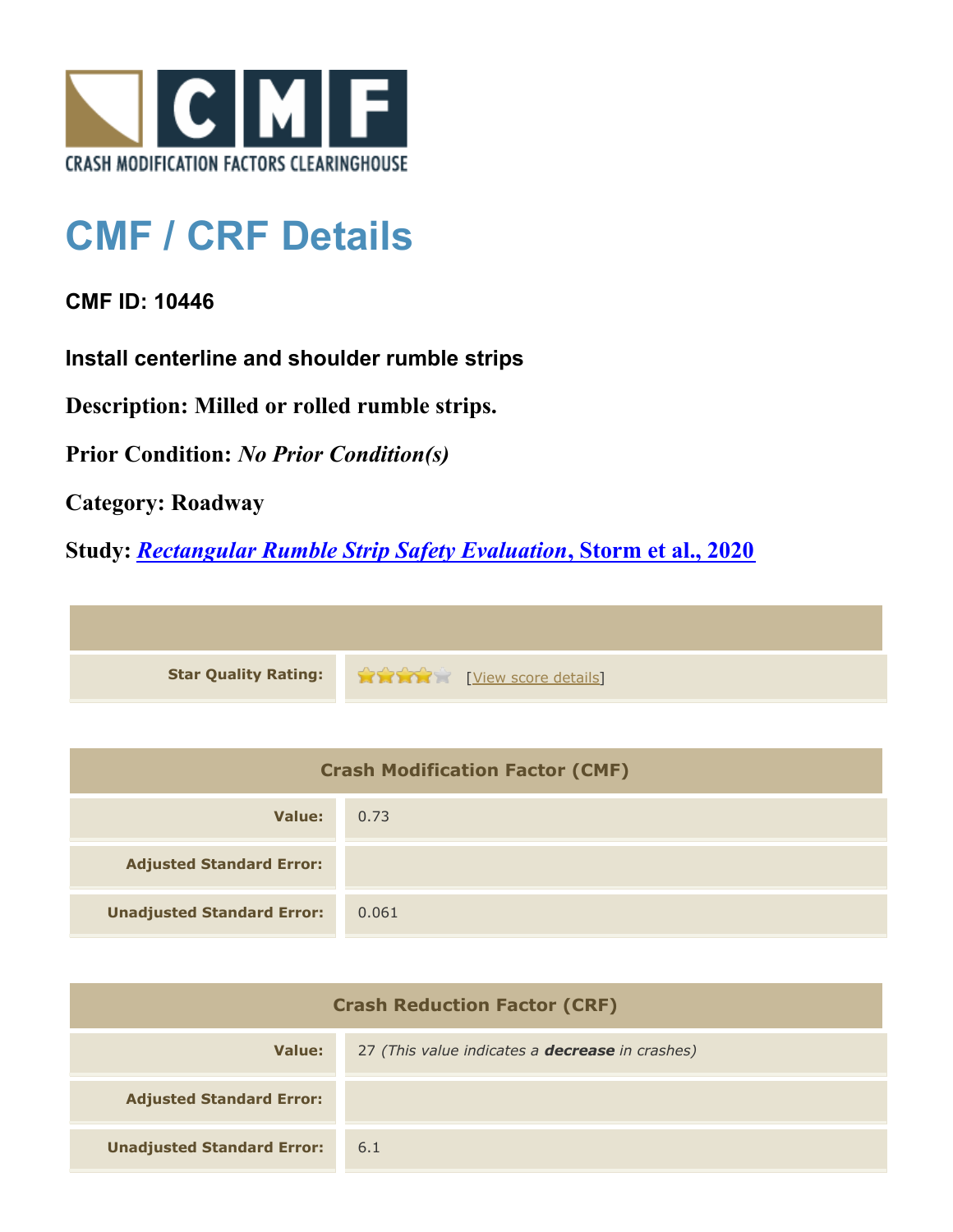| <b>Applicability</b>                    |                |
|-----------------------------------------|----------------|
| <b>Crash Type:</b>                      | All            |
| <b>Crash Severity:</b>                  | All            |
| <b>Roadway Types:</b>                   | All            |
| <b>Number of Lanes:</b>                 | $\overline{2}$ |
| <b>Road Division Type:</b>              | Undivided      |
| <b>Speed Limit:</b>                     |                |
| <b>Area Type:</b>                       | Rural          |
| <b>Traffic Volume:</b>                  |                |
| <b>Time of Day:</b>                     | All            |
| If countermeasure is intersection-based |                |
| <b>Intersection Type:</b>               |                |
| <b>Intersection Geometry:</b>           |                |
| <b>Traffic Control:</b>                 |                |
| <b>Major Road Traffic Volume:</b>       |                |
| <b>Minor Road Traffic Volume:</b>       |                |

| <b>Development Details</b>      |              |
|---------------------------------|--------------|
| <b>Date Range of Data Used:</b> | 2012 to 2018 |
| <b>Municipality:</b>            |              |
| State:                          | <b>MN</b>    |
| <b>Country:</b>                 |              |